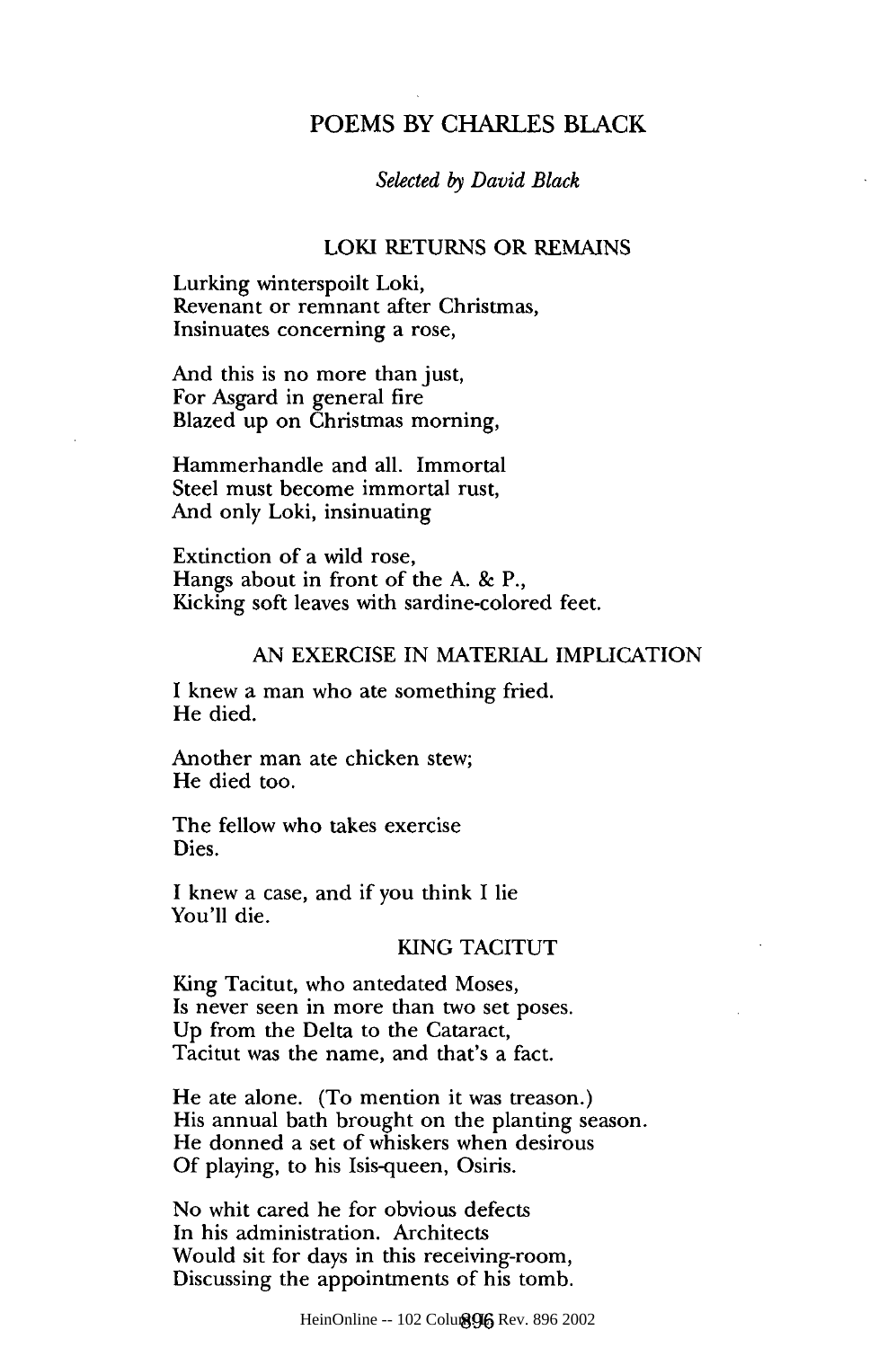2002]

Rain was a travelers tale. The sun would keep Shining, and when it set he went to sleep. He never walked; to get his legs apart Baffled contemporary sculptors' art.

One of those nasty medieval winters They fed his mummy to the fire in splinters.

## THE END OF POLITICS

My tour of Washington, physical place, Wholly convinced my mind that all of this Will vanish, for any stone on any stone Will be unset, every building must fall down.

Jerusalem is one holiness over clans. Rome throws an arch to span all citizens. We must not palter, our debates concern What shall be left when everything is gone.

## THE MAN BY THE CELLAR DOOR

They call me the super, Propped at this cellar door, In a detachable-collar shirt With the collar detached.

Folded, it steadies A table leg, but I Cannot bring my legs even, I am with whiskey drunken.

They have stricken my name Down at the Heraldic College On their rule that no gentleman Ever needs a shave.

My furnace is out, I am a hundred years old. For my numerous small crimes I am slack in suing pardon.

### THE OTHER SIDE

To the magistracy of waters Icarus: "Your judgment Is altogether just, Being altogether of yourself.

But you saw only what you saw, The faltering outside moment,